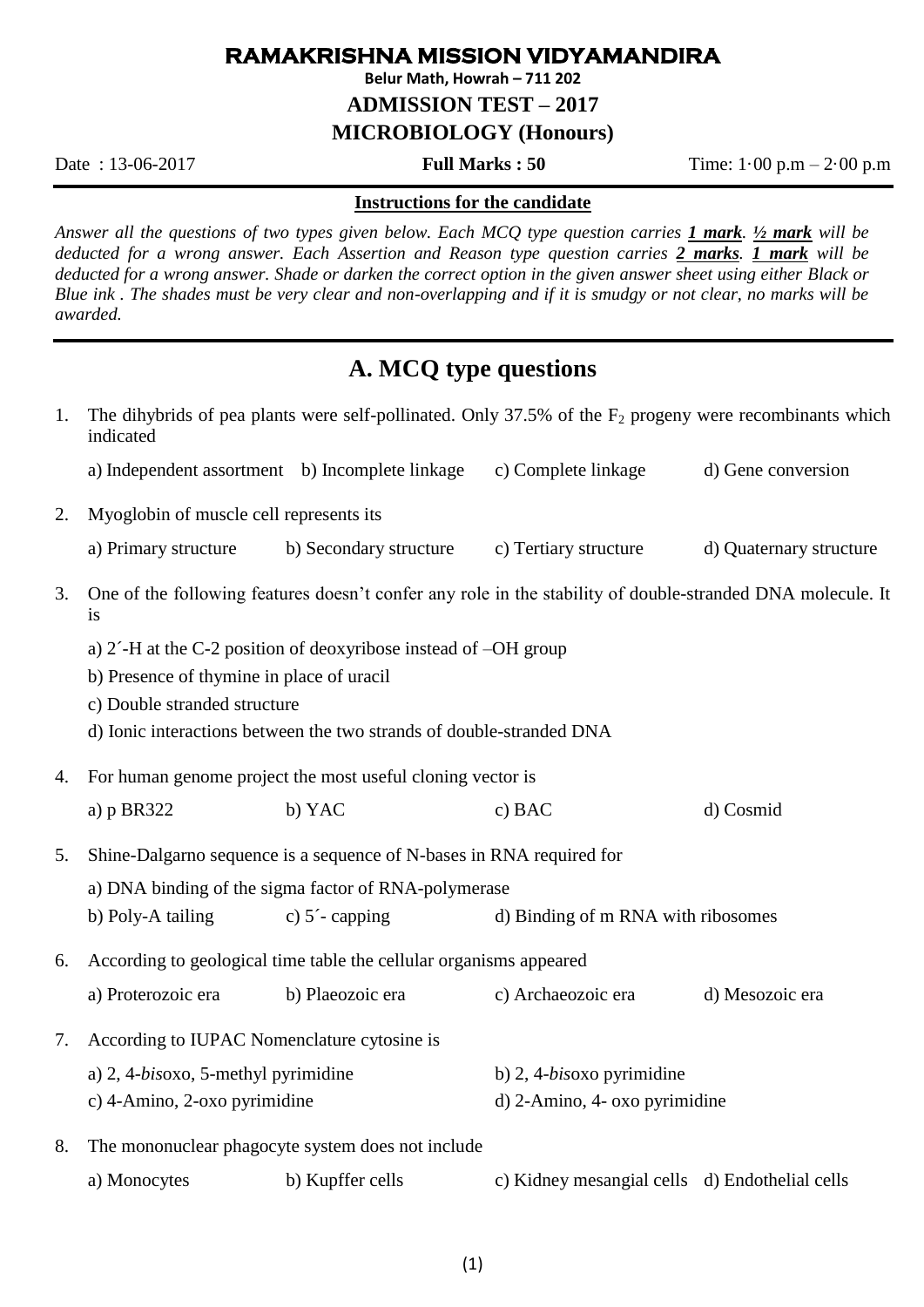| 9.                                                                    | Polymerase Chain Reaction (PCR) proceeds in three distinct steps governed by temperature. They are in<br>order of                                              |                                   |                                                                                                           |                    |
|-----------------------------------------------------------------------|----------------------------------------------------------------------------------------------------------------------------------------------------------------|-----------------------------------|-----------------------------------------------------------------------------------------------------------|--------------------|
|                                                                       | a) Annealing-> Synthesis-> Denaturation                                                                                                                        |                                   | b) Synthesis ->Annealing -> Denaturation                                                                  |                    |
|                                                                       | c) Denaturation $\rightarrow$ Annealing- $\gt$ Synthesis                                                                                                       |                                   | d) Denaturation $\rightarrow$ Synthesis- $>$ Annealing                                                    |                    |
|                                                                       | 10. The Michaelis- Menten equation relates the rate of an enzyme-catalysed reaction to which of the<br>following?                                              |                                   |                                                                                                           |                    |
|                                                                       | a) Substrate concentration                                                                                                                                     |                                   | b) Product concentration                                                                                  |                    |
|                                                                       |                                                                                                                                                                |                                   | c) Both the substrate and product concentration d) Conditions of the physical environment of the reaction |                    |
|                                                                       | 11. The colostrum, the milk produced from the mammary glands during the initial few days of lactation is<br>recommended for feeding the new born because it is |                                   |                                                                                                           |                    |
|                                                                       | a) tasteful to baby                                                                                                                                            |                                   | b) easily digestable                                                                                      |                    |
|                                                                       | c) contains interferons                                                                                                                                        |                                   | d) contains immunoglobulins                                                                               |                    |
|                                                                       | 12. Which one is not an adaptive character for sexual reproduction in plants?                                                                                  |                                   |                                                                                                           |                    |
|                                                                       | a) Unisexuality                                                                                                                                                | b) Herkogamy                      | c) Cleistogamy                                                                                            | d) Dichogamy       |
|                                                                       | 13. In reproduction in eukaryotes the term 'clone' is used to describe the progeny of                                                                          |                                   |                                                                                                           |                    |
|                                                                       | a) Vegetative reproduction                                                                                                                                     |                                   | b) Asexual reproduction                                                                                   |                    |
|                                                                       | c) Sexual reproduction                                                                                                                                         |                                   | d) Both the vegetative and asexual reproduction                                                           |                    |
|                                                                       | 14. In the life cycle of malaria parasite the union of gametes occur within                                                                                    |                                   |                                                                                                           |                    |
|                                                                       | a) Liver cell<br>b) The gastric cavity of female anopheles mosquito                                                                                            |                                   |                                                                                                           |                    |
|                                                                       | c) The red blood cell                                                                                                                                          | d) The salivary gland of mosquito |                                                                                                           |                    |
|                                                                       | 15. Species that occur in different area but are separated by geographical barrier is called                                                                   |                                   |                                                                                                           |                    |
|                                                                       | a) Allopatric species                                                                                                                                          | c) Sympatric species              | c) Parapatric species                                                                                     | d) Sibling species |
|                                                                       | 16. Vascular cryptogams are                                                                                                                                    |                                   |                                                                                                           |                    |
|                                                                       | a) Bryophytes                                                                                                                                                  | b) Pteridophytes                  | c) Gymnosperms                                                                                            | d) Thallophytes    |
|                                                                       | 17. The fruit coat and seed coat cannot be separated in                                                                                                        |                                   |                                                                                                           |                    |
|                                                                       | a) Wheat and onion                                                                                                                                             | b) Gram and paddy                 | c) Maize and pea                                                                                          | d) Apple and grape |
| 18. Which is the final electron acceptor in lactic acid fermentation? |                                                                                                                                                                |                                   |                                                                                                           |                    |
|                                                                       | a) $NAD+$                                                                                                                                                      | b) Acetaldehyde                   | c) Pyruvate                                                                                               | d) Acetyl CoA      |
|                                                                       | 19. The phospholipid, lecithin is composed of                                                                                                                  |                                   |                                                                                                           |                    |
|                                                                       | a) Glycerol, fatty acid, phosphoric acid and ethanolamine                                                                                                      |                                   |                                                                                                           |                    |
|                                                                       | b) Sphingosine, fatty acid, phosphoric acid and choline                                                                                                        |                                   |                                                                                                           |                    |
|                                                                       | c) Glycerol, fatty acid, phosphoric acid and choline                                                                                                           |                                   |                                                                                                           |                    |

d) Glycerol, fatty acid, phosphoric acid and ethanol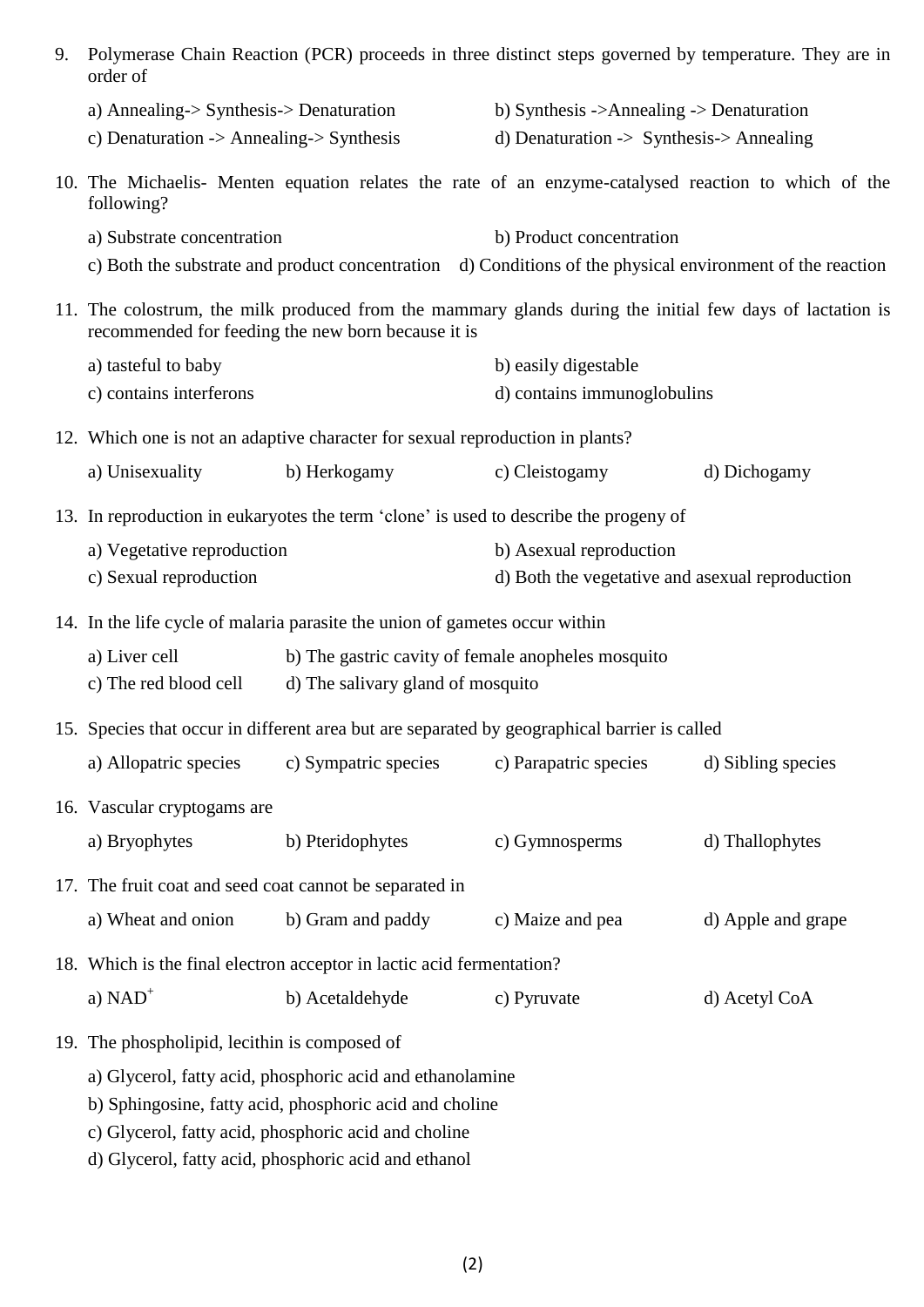20. A bacterium divides every 30 minutes. If a culture containing  $10^5$  cells/ml. is grown for 175 minutes, how many cells will be their?

a)  $175 \times 10^5$ b)  $35 \times 10^5$ c)  $50 \times 10^5$ d)  $32 \times 10^5$ 

- 21. The transgenic tomato plant, FLAVR SAVR carries an incorporated gene for a) Delay ripening process b) Longer self life c) Added flavor d) All of these
- 22. Triticale, the first man-made commercial hybrid plant was generated by means of
	- a) Autopolyploidy b) Allopolyploidy c) Transgenesis d) Induced mutation
- 23. The graph given shows the change in DNA content during various phases (**A** to **D**) in a typical mitotic cell cycle. Identify the phases and select the correct option



| b) Ehrlich's principle<br>a) Odum's rule | c) Allen's rule | d) Lindeman's law |
|------------------------------------------|-----------------|-------------------|
|------------------------------------------|-----------------|-------------------|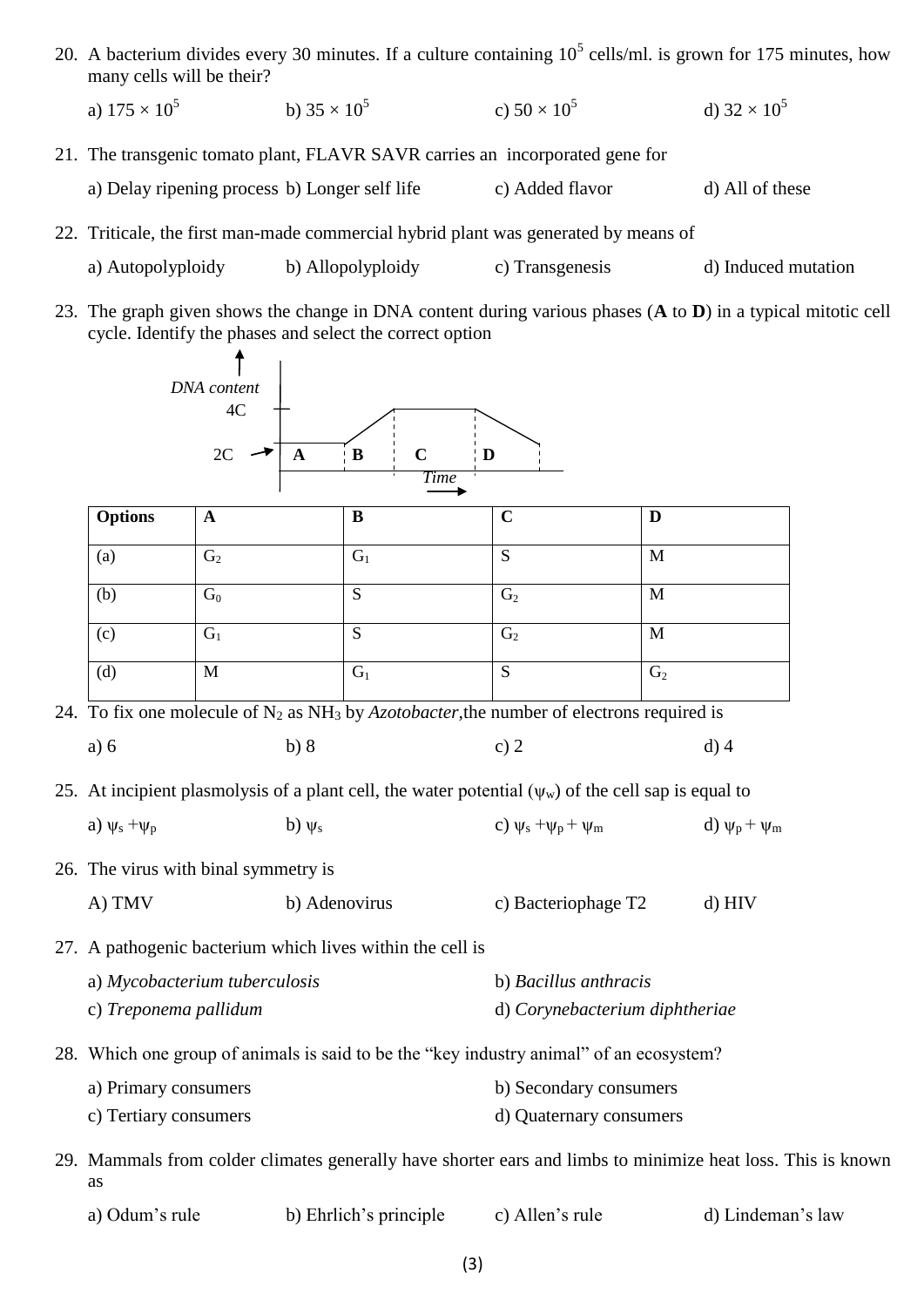- 30. Molecular Farming is a new technology concerned with the production of
	- a) Industrial production of alcohol in large scale using RDT
	- b) Isolation and characterization of new antibiotics
	- c) Large quantities of pharmaceutical products following the techniques used to produce GMO
	- d) Production of organic manure in large scale

### **B. Assertion type questions**

These questions consists of two statements each, printed **Assertion (A)** and **Reason(R).** While answering theses questions you are required to choose any one of the following four reasons.

- **a**. If both **A** and **R** are true and the **R** is a correct explanation of **A**
- **b**. If both **A** and **R** are true and **R** is not a correct explanation of **A**
- **c**. If **A** is true but the **R** is false
- **d**. If both **A** and **R** are false
- 31. **A:** Many visitors to hills suffer from skin and respiratory allergy problem
	- **R:** Conifer trees produce a large quantity of wind borne pollen grains
- 32. **A:** With a few exceptions, tropics harbor more species than temperate or polar areas
	- **R:** Species diversity decreases due to change in soil quantity which is abundant in tropics but comparatively scanty towards temperate or polar areas
- 33. **A:** A cell membrane shows fluidity behavior
	- **R:** The peripheral proteins of the membrane change their positions
- 34. **A:** Meiotic division only occurs during gamete formation in diploid organisms
	- **R:** Diploid organisms multiply only by means of sexual reproduction
- 35. **A:** During glycolysis, the first step of all kinds of respiration, energy of ATP is required to initiate the reaction
	- **R:** Glycolytic enzymes remain inactive within the cell
- 36. **A:** Absorption spectrum of chlorophyll and action spectrum of photosynthesis are superimposable
	- **R:** Chlorophylls are the major pigments in photosynthesis
- 37. **A:** Interferons are types of antibodies produced by bacteria-infected cells
	- **R:** Interferons stimulate inflammation at the site of injury
- 38. **A:** In eukaryotic cell transcription occurs in nucleus but translation occurs in cytoplasm
	- **R:** Post-transcriptional processings like 5<sup>-</sup>capping and polyA-tailing occur in cytoplasm
- 39. **A:** DNA fingerprinting involves identifying differences in some specific regions in DNA sequence **R:** In repetitive DNA sequences, a small stretch of DNA is repeated many times
- 
- 40. **A:** Nitrogen fixing bacteria of legume nodules live in  $O_2$ -depleted cells
	- **R:** Leghaemoglobin completely removes  $O_2$  from the cells of nodules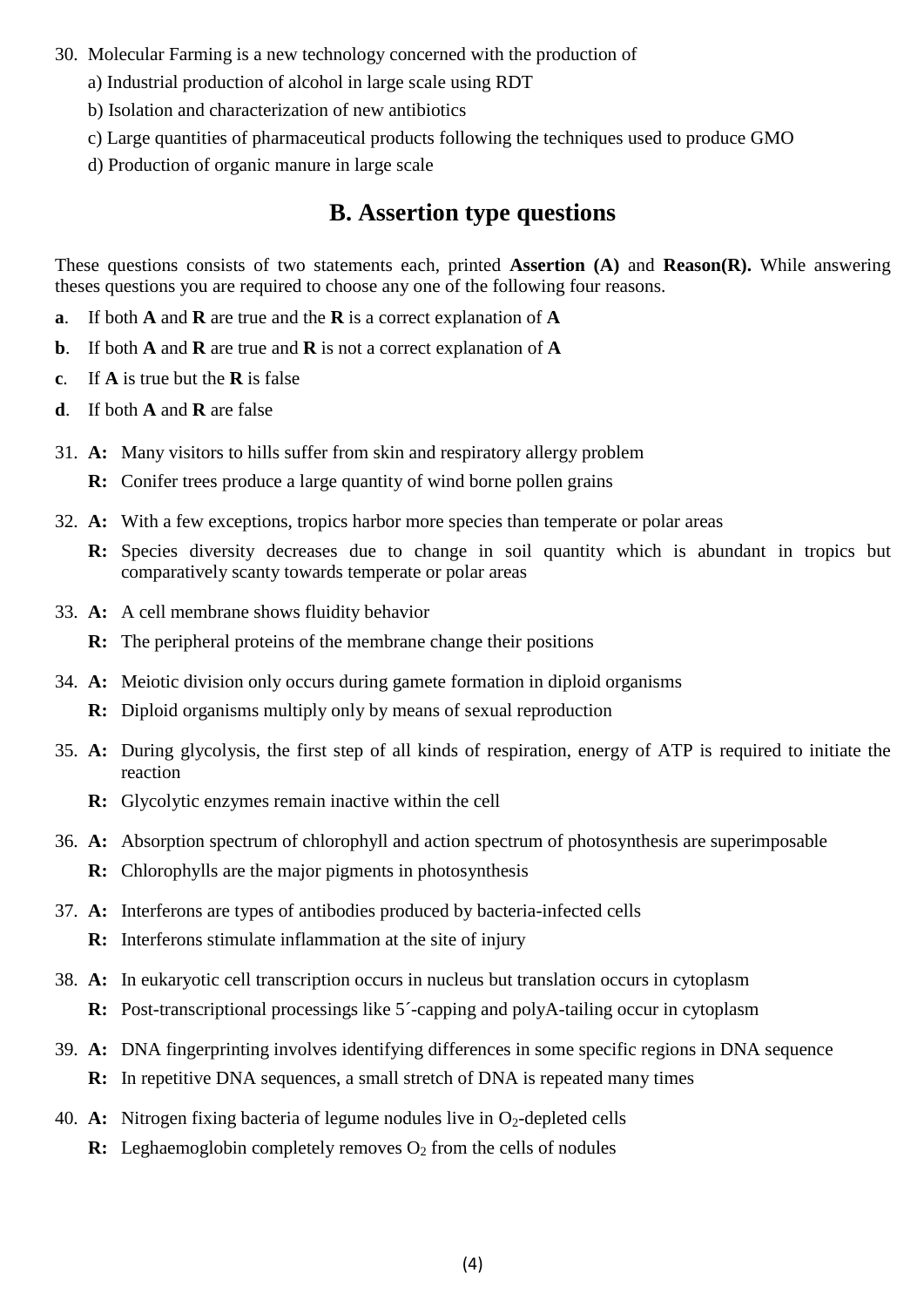### বঙ্গানবাদ

#### **Instructions for the candidate**

Answer all the questions of two types given below. Each MCQ type question carries *1 mark*. <sup>1/2</sup> mark will be deducted for a wrong answer. Each Assertion and Reason type question carries 2 marks. 1 mark will be deducted for a wrong answer. Shade or darken the correct option in the given answer sheet using either Black or Blue ink. The shades must be very clear and non-overlapping and if it is smudgy or not clear, no marks will be awarded.

# A. MCQ type questions

| 1. | করে                                                                                                              | 'দ্বিসংকর মটর গাছের ফুলের স্ব-পরাগযোগ ঘটানোয় $\rm F_2$ জনুতে $~37.5\%$ পুনঃসমস্বরযুক্ত অপত্য উৎপন্ন হল। এই ফলাফল নির্দেশ |                                                         |                             |  |  |
|----|------------------------------------------------------------------------------------------------------------------|---------------------------------------------------------------------------------------------------------------------------|---------------------------------------------------------|-----------------------------|--|--|
|    | a) স্বাধীন সঞ্চারণ                                                                                               | b) অসম্পূর্ণ লিঙ্কেজ                                                                                                      | c) সম্পূৰ্ণ লিঙ্কেজ                                     | d) জিন কনভাৰ্সান            |  |  |
| 2. |                                                                                                                  | পেশীকোষে মায়োগ্লোবিন যে সংগঠন উপস্থাপন করে তা হল                                                                         |                                                         |                             |  |  |
|    |                                                                                                                  | a) প্রাইমারি স্ট্রাকচার                 b) সেকেন্ডারি স্ট্রাকচার               c) টারসিয়ারি স্ট্রাকচার                   |                                                         | d) কোয়াটারনারি স্ট্রাক্চার |  |  |
| 3. | নিম্নলিখিত বৈশিষ্ট্যগুলির একটি দ্বিতন্ত্রী DNA -এর স্থায়িত্ব দানে কোন ভূমিকা পালন করে না। বৈশিষ্ট্যটি হল—       |                                                                                                                           |                                                         |                             |  |  |
|    | a) ডি-অক্সিরাইবোজের দ্বিতীয় কার্বনের সঙ্গে –OH গ্রুপের পরিবর্তে –H পরমাণুর উপস্থিতি                             |                                                                                                                           |                                                         |                             |  |  |
|    | b) ইউরাসিলের পরিবর্তে থাইমিন থাকে                                                                                |                                                                                                                           |                                                         |                             |  |  |
|    | c) দ্বিতন্ত্ৰী গঠন                                                                                               |                                                                                                                           |                                                         |                             |  |  |
|    | d) দ্বিতন্ত্রী DNA অনুর তন্তুদ্বয়ের মধ্যে আয়নীয় আন্তঃক্রিয়া                                                  |                                                                                                                           |                                                         |                             |  |  |
| 4. | হিউমান জিনোম প্রোজেক্টের সর্বাপেক্ষা ব্যবহৃত ক্লোনিং ভেক্টরটি হল                                                 |                                                                                                                           |                                                         |                             |  |  |
|    | a) $p$ BR322                                                                                                     | b) YAC                                                                                                                    | $c)$ BAC                                                | d) Cosmid                   |  |  |
| 5. | সাইন-ডালগারনো সিক্যুয়েন্স হল RNA অণুর ক্ষারকের এক বিশেষ সজ্জাক্রম যার কাজ হল                                    |                                                                                                                           |                                                         |                             |  |  |
|    | a) DNA অণুর সাথে RNA-পলিমারেজের সিগমা ফ্যাক্টরের আবদ্ধ হতে সাহায্য করা                                           |                                                                                                                           |                                                         |                             |  |  |
|    | b)পলি- A tailing পদ্ধতিতে অংশগ্ৰহণ করা                                                                           |                                                                                                                           | c) 5´- capping পদ্ধতিতে অংশগ্ৰহণ করা                    |                             |  |  |
|    | d) রাইবোজোমের সঙ্গে m RNA এ বন্ধন-এ সাহায্য করা                                                                  |                                                                                                                           |                                                         |                             |  |  |
| 6. | ভূতাত্ত্বিক সময় সারণী অনুযায়ি কোষীয় জীবের আবির্ভাব ঘটেছিল                                                     |                                                                                                                           |                                                         |                             |  |  |
|    |                                                                                                                  | a) প্রোটেরোজোইক মহাযুগে b) প্লিওজোয়িক মহাযুগে $\qquad c$ ) আর্কিওজোয়িক মহাযুগে $\qquad d$ ) মেসোজোয়িক মহাযুগে          |                                                         |                             |  |  |
| 7. | $IUPAC$ নামকরণ অনুযায়ী সাইটোসিন হল                                                                              |                                                                                                                           |                                                         |                             |  |  |
|    | a) 2, 4-বিসঅক্সো, 5-মিথাইল পাইরিমিডিন                                                                            |                                                                                                                           | b) 2, 4-বিসঅক্সো পাইরিমিডিন                             |                             |  |  |
|    | c) 4-অ্যামাইনো, 2-অক্সো পাইরিমিডিন<br>d) 2-অ্যামাইনো, 4-অক্সো পাইরিমিডিন                                         |                                                                                                                           |                                                         |                             |  |  |
| 8. | এর মধ্যে কোনটি এক নিউক্লিয়াস যুক্ত আগ্রাসী কোষ নয়?                                                             |                                                                                                                           |                                                         |                             |  |  |
|    | a) মনোসাইট                                                                                                       | b) কুফার কোষ                                                                                                              | $\,$ c) বৃক্কের মেসানজিয়াল কোষ $\,$ d) এন্ডোথেলিয় কোষ |                             |  |  |
| 9. | পলিমারেজ চেন রিঅ্যাকশন (PCR) পদ্ধতিতে পরপর সঙ্ঘটিত যে তিনটি পৃথক ধাপ তাপমাত্রা দ্বারা পরিচালিত হয় তাদের ক্রম হল |                                                                                                                           |                                                         |                             |  |  |
|    | a) অ্যানেলিং > সিন্থেসিস > ডিন্যাচুরেশন                                                                          |                                                                                                                           | b) সিছেসিস $>$ আনেলিং $>$ ডিন্যাচুরেশন                  |                             |  |  |
|    | c) ডিন্যাচুরেশন > অ্যানেলিং > সিষ্থেসিস                                                                          |                                                                                                                           | d) ডিন্যাচুরেশন > সিছেসিস > অ্যানেলিং                   |                             |  |  |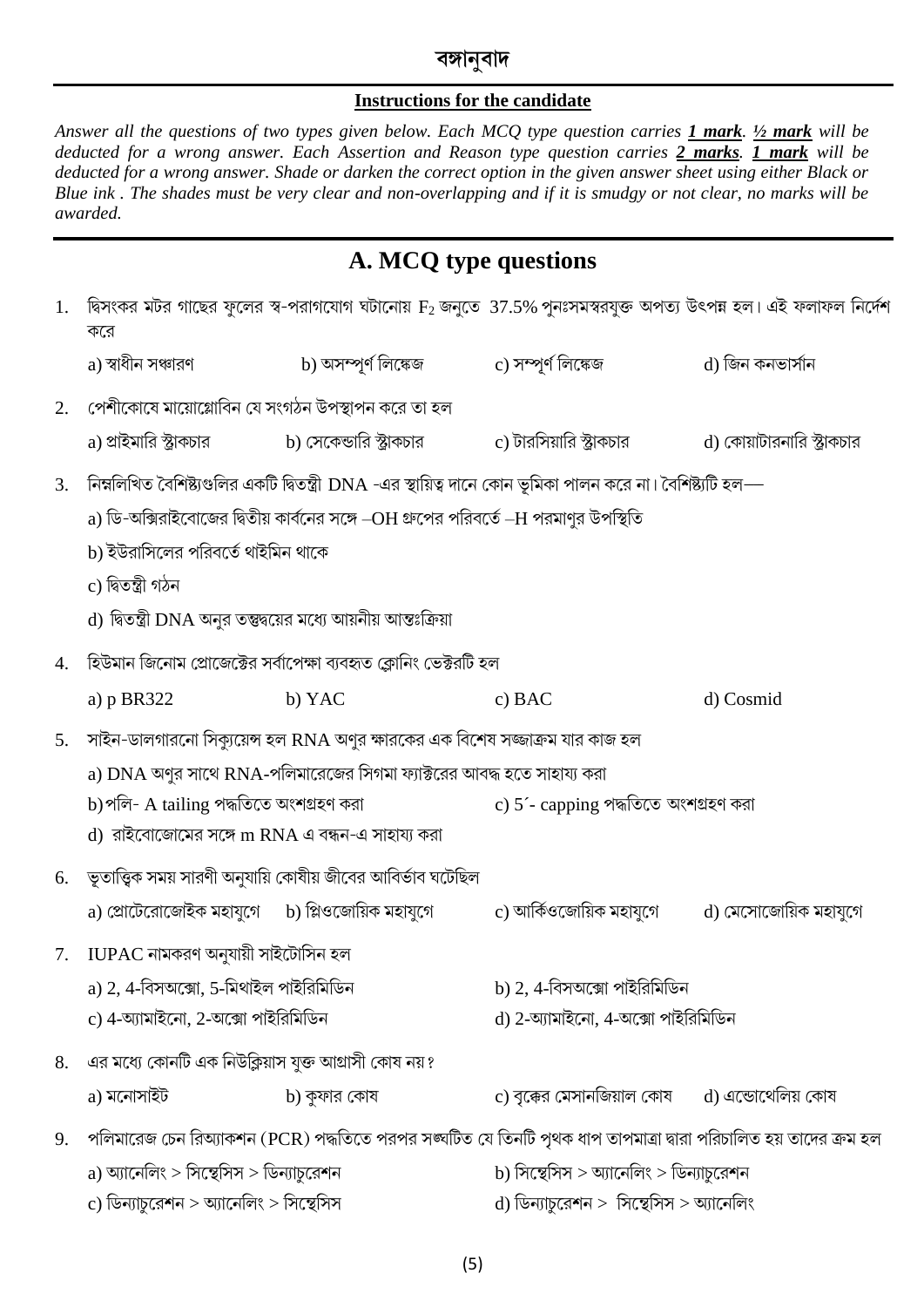| 10.  মাইকেলিস-মেনটেন সমীকরণদ্বারা উৎসেচক-প্রভাবিত বিক্রিয়ার গতিবেগ অন্য যে শর্তের সাথে সম্পর্কিত তা হল—                                                                                                 |                                                                                                                            |                                       |                          |  |
|----------------------------------------------------------------------------------------------------------------------------------------------------------------------------------------------------------|----------------------------------------------------------------------------------------------------------------------------|---------------------------------------|--------------------------|--|
| a) সাবস্ট্রেট গাঢ়ত্ব                                                                                                                                                                                    |                                                                                                                            | b) প্ৰোডাক্ট গাঢ়ত্ব                  |                          |  |
| c) প্রোডাক্ট ও সাবস্ট্রেট উভয়ের গাঢ়ত্ব                                                                                                                                                                 |                                                                                                                            | d) ভৌত পরিবেশের শর্তসমূহ              |                          |  |
| 11. মাতৃস্তন গ্রন্থি থেকে প্রসবের পর প্রথম কয়েকদিন ধরে যে দুগ্ধ বা কলোস্ট্রাম নিঃসৃত হয় তা নবজাতককে পান করানোর জন্য পরামর্শ<br>দেওয়া হয় কারণ ইহা—                                                    |                                                                                                                            |                                       |                          |  |
| a) শিশুর কাছে সুস্বাদু                                                                                                                                                                                   |                                                                                                                            | b) সহজেই পাচ্য                        |                          |  |
| c) এটিতে ইন্টারফেরন থাকে                                                                                                                                                                                 |                                                                                                                            | d) এটিতে ইমিউনোগ্লোবিউলিন থাকে        |                          |  |
| $12.$ উদ্ভিদের যৌনজননে কোনটি অভিযোজনগত বৈশিষ্ট্য নয়—                                                                                                                                                    |                                                                                                                            |                                       |                          |  |
| a) একলিঙ্গতা                                                                                                                                                                                             | b) স্বসঙ্গম বিরোধী                                                                                                         | c) অনুন্মীলন                          | d) দ্বিরূপতা             |  |
|                                                                                                                                                                                                          | 13.  আদর্শ নিউক্লিয়াসযুক্ত জীবে যে জনন প্রক্রিয়ায় উৎপন্ন অপত্যগুলিকে একত্রে 'ক্লোন' নামে চিহ্নিত করা হয় সেই পদ্ধতি হল— |                                       |                          |  |
| a) অঙ্গজ জনন                                                                                                                                                                                             |                                                                                                                            | b) অযৌন জনন                           |                          |  |
| c) যৌন জনন                                                                                                                                                                                               |                                                                                                                            | d) অঙ্গজ ও অযৌন উভয় জনন              |                          |  |
|                                                                                                                                                                                                          | 14. ম্যালেরিয়া রোগের পরজীবির জীবনচক্রে জনন কোষের মিলন ঘটে                                                                 |                                       |                          |  |
| a) যকৃত কোষে                                                                                                                                                                                             |                                                                                                                            | b) স্ত্রী অ্যানোফিলিস মশার পাকস্থলিতে |                          |  |
| c) লোহিতরক্ত কণিকায়                                                                                                                                                                                     |                                                                                                                            | d) মশকীর লালাগ্রন্থিতে                |                          |  |
|                                                                                                                                                                                                          | 15. ভৌগোলিক ব্যবধান দ্বারা পৃথক এমন অঞ্চলগুলিতে বসবাসকারী জীবের প্রজাতিকে বলে                                              |                                       |                          |  |
|                                                                                                                                                                                                          | a) অ্যালোপ্যাট্রিক প্রজাতি           c) সিমপ্যাট্রিক প্রজাতি                                                               | c) প্যারাপ্যাট্রিক প্রজাতি            | d) সিবলিং প্রজাতি        |  |
| 16. সংবহনকলাতন্ত্ৰযুক্ত অপুষ্পক উদ্ভিদ গোষ্ঠী হল                                                                                                                                                         |                                                                                                                            |                                       |                          |  |
| a) মসজাতীয় উদ্ভিদ                 b) ফার্ণজাতীয় উদ্ভিদ                                                                                                                                                 |                                                                                                                            | c) ব্যক্তবীজি উদ্ভিদ                  | d) সমাঙ্গদেহী উদ্ভিদ     |  |
| $17.$ ফলত্বক এবং বীজত্বককে পৃথক করা যায় না-                                                                                                                                                             |                                                                                                                            |                                       |                          |  |
| a) গম এবং পেঁয়াজে                 b) ছোলা এবং ধানে                                                                                                                                                      |                                                                                                                            | c) ভুট্টা এবং মটরে                    | d) আপেল এবং আঙুরে        |  |
| 18.  ল্যাকটিক অ্যাসিড সন্ধানে প্রান্তীয় ইলেকট্রন গ্রাহক হল                                                                                                                                              |                                                                                                                            |                                       |                          |  |
| a) $NAD^+$                                                                                                                                                                                               | b) অ্যাসেটালডিহাইড                                                                                                         | c) পাইরুভেট                           | d) অ্যাসেটাইল কোএনজাইম-এ |  |
|                                                                                                                                                                                                          | 19. লেসিথিন নামক ফসফোলিপিডে যে উপাদানগুলি থাকে তা হল—                                                                      |                                       |                          |  |
| a) গ্লিসারল, ফ্যাটি অ্যাসিড, ফসফোরিক অ্যাসিড এবং ইথানলঅ্যামাইন                                                                                                                                           |                                                                                                                            |                                       |                          |  |
| b) স্ফিন্গোসিন, ফ্যাটি অ্যাসিড, ফসফোরিক অ্যাসিড এবং কোলিন                                                                                                                                                |                                                                                                                            |                                       |                          |  |
| c) গ্লিসারল, ফ্যাটি অ্যাসিড, ফসফোরিক অ্যাসিড এবং কোলিন                                                                                                                                                   |                                                                                                                            |                                       |                          |  |
|                                                                                                                                                                                                          | d) গ্লিসারল, ফ্যাটি অ্যাসিড, ফসফোরিক অ্যাসিড এবং ইথানল                                                                     |                                       |                          |  |
| $20$ .  একটি ব্যাকটিরিয়া প্রতি 30 মিনিট অন্তর বিভাজিত হয়। প্রতি মিলিলিটারে $10^5$ কোষযুক্ত কোন ব্যাকটিরিয়ার কালচারকে $175$ মিনিট<br>ধরে বিভাজনের সময় দিলে কালচারটিতে অপত্য ব্যাকটিরিয়ার সংখ্যা হবে— |                                                                                                                            |                                       |                          |  |
| a) $175 \times 10^5$                                                                                                                                                                                     | b) $35 \times 10^5$                                                                                                        | c) $50 \times 10^5$                   | d) $32 \times 10^5$      |  |
|                                                                                                                                                                                                          | 21.  FLAVR SAVR নামক ট্রান্সজেনিক টমাটো উদ্ভিদের বাইরে থেকে অন্তঃভূক্ত জিনটি যে বৈশিষ্ট্য নির্ধারণ করে তা হল—-             |                                       |                          |  |

 $\,$ a) ফল পরিপক্ককালের দীর্ঘকরণ  $\,$  b) ফলের দীর্ঘকালীন অবিকৃততা  $\,$   $\,$ c) সুগন্ধ প্রদান d) এগুলির সবকটি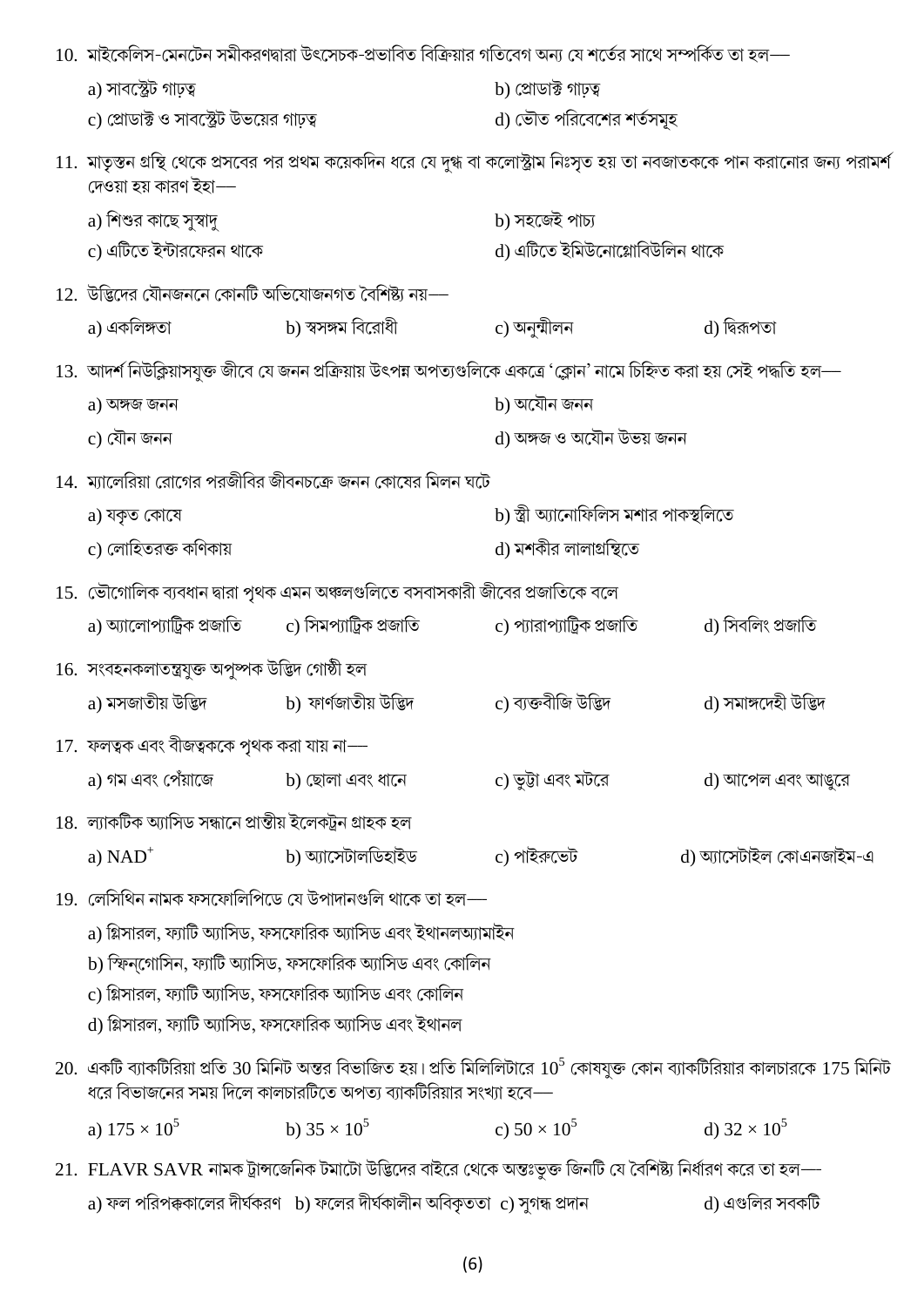- 22. মানবসৃষ্ট সর্বপ্রথম সংকর উদ্ভিদ হল 'ট্রিটিকেল' যা বাণিজ্যিকভাবে চাষ করা হয়। এই উদ্ভিদটি যে উপায়ে সৃষ্টি হয়েছিল তা হল
	- a) অটোপলিপ্লয়ডি b) আলোপলিপ্লয়ডি c) ট্রান্সজেনেসিস

d) আবিষ্ট পরিব্যক্তি

23. নিম্নলিখিত লেখচিত্রে একটি আদর্শ কোষের মাইটোটিক কোষচক্রে বিভিন্ন দশায় কোষের DNA-এর পরিমাণ উপস্থাপন করে। কোষচক্রের সঠিক দশা এবং সেই দশায় DNA-এর পরিমানের সাপেক্ষে সঠিক বিকল্পটি হল